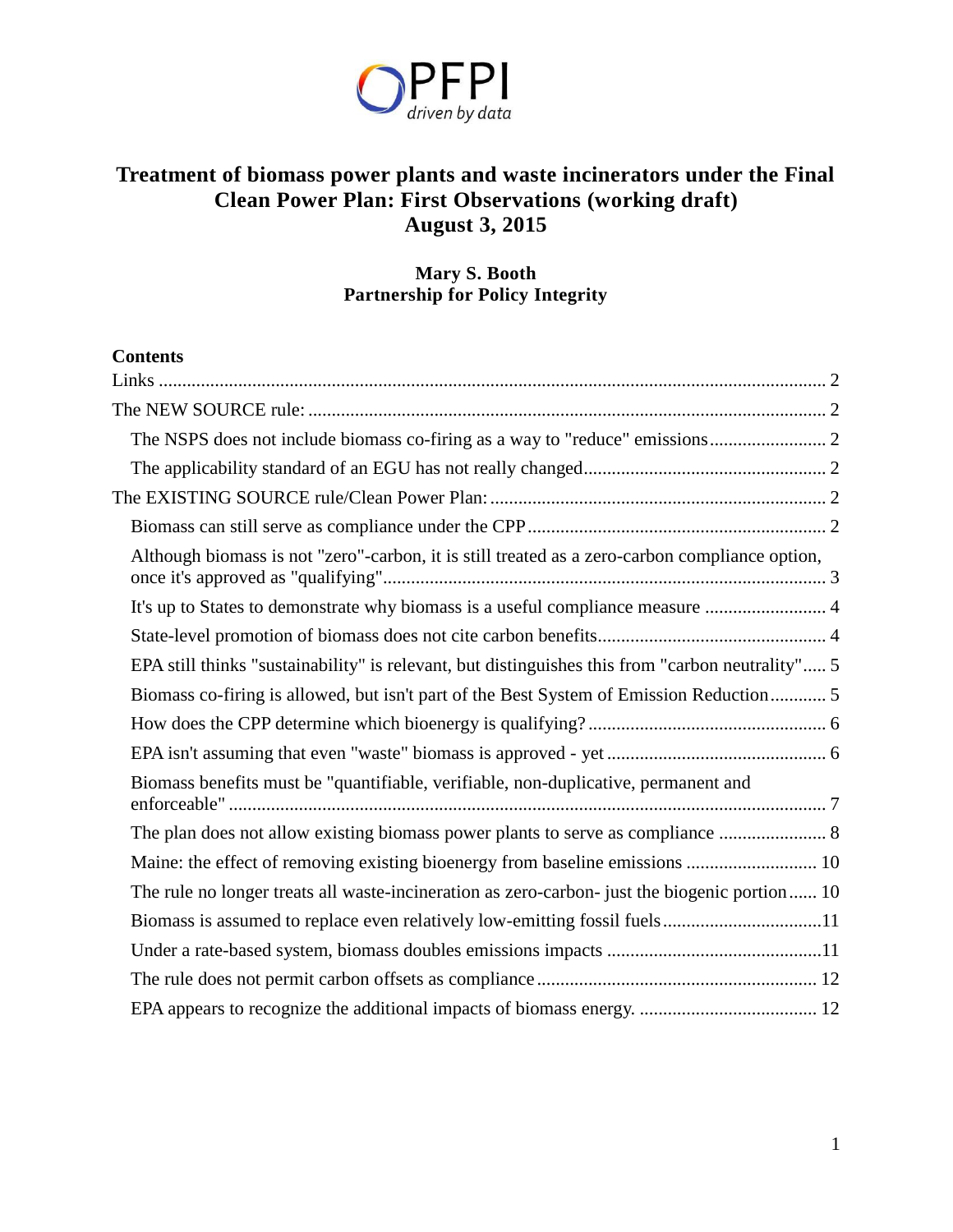#### <span id="page-1-0"></span>**Links**

 $\overline{a}$ 

*New Source Rule:*  http://www2.epa.gov/cleanpowerplan/carbon-pollution-standards-new-modified-andreconstructed-power-plants#rule-summary

*Clean Power Plan:*  http://www2.epa.gov/cleanpowerplan/clean-power-plan-existing-power-plants#federal-plan

#### <span id="page-1-1"></span>**The NEW SOURCE rule:**

#### <span id="page-1-2"></span>*The NSPS does not include biomass co-firing as a way to "reduce" emissions*

While natural gas co-firing is mentioned a number of times, biomass co-firing is not mentioned in the final NSPS. $<sup>1</sup>$ </sup>

#### <span id="page-1-3"></span>*The applicability standard of an EGU has not really changed*

While changes have been made on paper, allowing facilities that burn up to 50% fossil fuels to escape regulation under the NSPS, the NSPS still effectively covers only those facilities that burn more than 10% fossil fuels, thus allowing biomass units that burn fossil fuels for startup and flame stabilization to avoid regulation. A facility must have a permit condition specifying this 10% limit, which is assessed annually, for it to escape regulation under the EGU rule.

#### <span id="page-1-4"></span>**The EXISTING SOURCE rule/Clean Power Plan:**

#### <span id="page-1-5"></span>*Biomass can still serve as compliance under the CPP*

Biomass energy is still considered a potentially eligible means of compliance under the final CPP. It is included under Building Block 3, which is defined as<sup>2</sup>

*"Substituting generation from new zero-emitting RE generating capacity for reduced generation from affected EGUs in specified quantities."*

The rule acknowledges that bioenergy and waste-burning aren't *really* "zero"-emitting, 3 *"(4) Non-zero-emitting RE generating technologies.* 

 *Generation from new or expanded facilities that combust qualified biomass or biogenic portions of municipal solid waste (MSW) to produce electricity can also replace generation from affected EGUs and thereby control CO2 levels in the atmosphere. While the EPA believes it is reasonable to consider generation from these fuels and technologies to be forms of RE generation, the fact that they can produce stack emissions containing CO2 means that a section 111(d) plan seeking to permit use of such generation to serve as the basis for issuance of*

<sup>&</sup>lt;sup>1</sup> http://www2.epa.gov/cleanpowerplan/carbon-pollution-standards-new-modified-and-reconstructed-power-

<sup>&</sup>lt;sup>2</sup> http://www.epa.gov/airquality/cpp/cpp-final-rule.pdf, page 426

<sup>3</sup> http://www.epa.gov/airquality/cpp/cpp-final-rule.pdf, page 492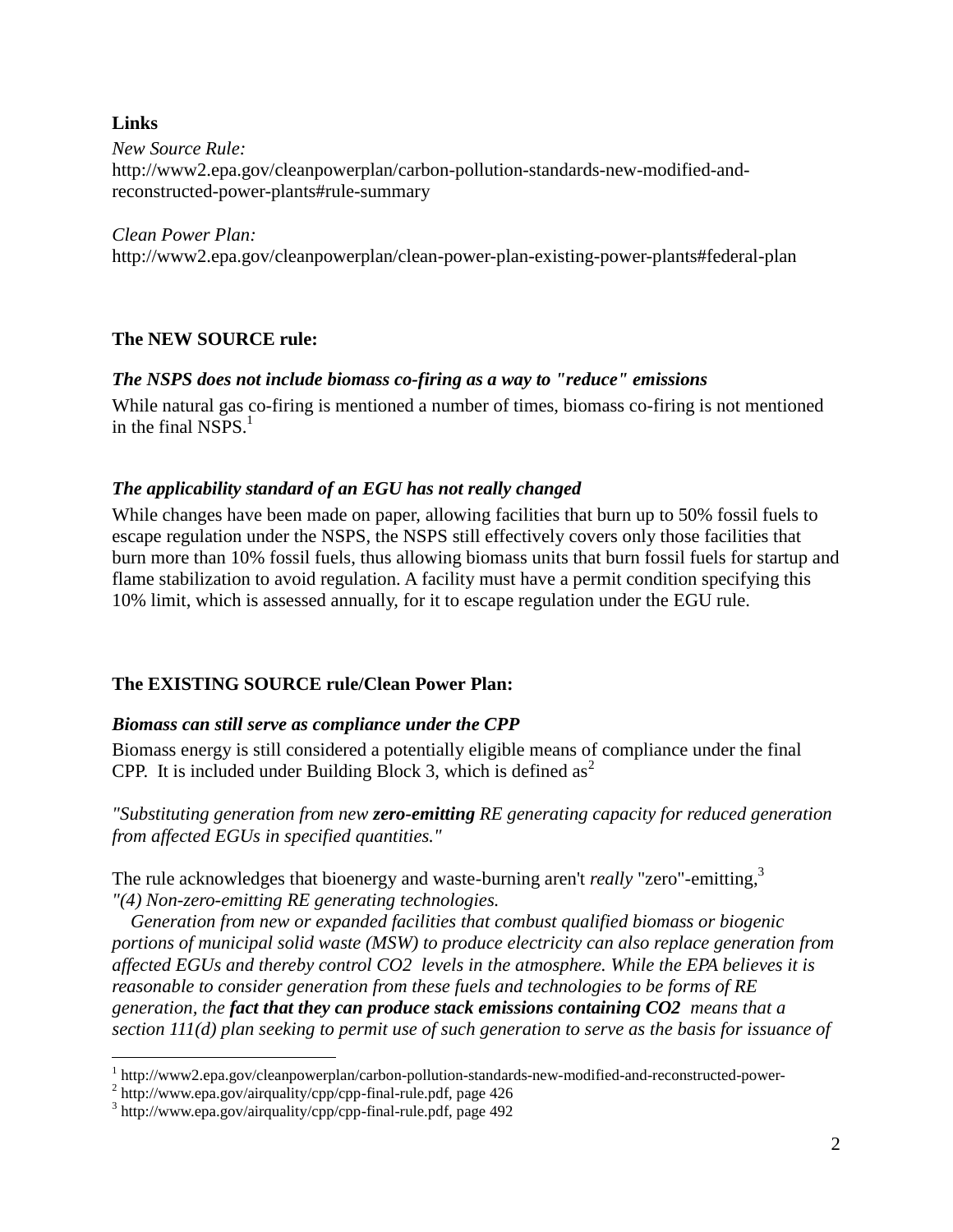*ERCs must include appropriate consideration of feedstock characteristics and climate benefits. Specifically, the use of some kinds of biomass has the potential to offer a wide range of environmental benefits, including carbon benefits. However these benefits can only be realized if biomass feedstocks are sourced responsibly and attributes of the carbon cycle related to the biomass feedstock are taken into account."*

# <span id="page-2-0"></span>*Although biomass is not "zero"-carbon, it is still treated as a zero-carbon compliance option, once it's approved as "qualifying"*

To be considered as compliance under the rule, bioenergy is required to jump through some hoops to be determined "qualifying"(see below). However, once it's approved, it's treated as a zero-emissions generation. This is stated in the new "goal computation" technical support document relased with the rule,  $4$  which states:

#### *" All incremental building block 3 RE is assumed to emit zero tons of CO2. "*

The reason biomass is treated as zero-emissions, rather than, for instance, having part of its emissions added into the state's total, is that biomass power plants are not defined as EGU's and therefore not "covered sources" under the Clean Power Plan, meaning that the rule, which regulates emissions from EGU's only, *can't* count their emissions. That means that if EPA is going to approve bioenergy as compliance under the CPP, the agency must treat that electricity as if it emits zero carbon. This in turn means the agency needs a really strong argument that burning the biomass will produce less CO2 than if it is not burned.

Since EPA acknowledges that burning biomass emits more CO2 per unit energy than other fuels, this is a high bar to clear. Here for instance are a few emissions factors taken from the larger table that EPA provides in the "Goal Computation" technical support document<sup>5</sup> at page  $\overline{44}$ .

| <b>Fuel</b><br>Code | <b>Fuel Type</b>                                      | Prime<br><b>Mover</b> | <b>Emissions</b><br><b>Factors (Tons</b><br>$CO2/mmBtu$ ) |
|---------------------|-------------------------------------------------------|-----------------------|-----------------------------------------------------------|
| AB                  | Agricultural byproducts                               | ST                    | 0.13027                                                   |
| <b>BFG</b>          | Blast furnace gas                                     | ST                    | 0.05844                                                   |
| BG                  | Bagasse                                               | ST                    | 0.13027                                                   |
| <b>BIT</b>          | Bituminous coal                                       | ST                    | 0.10282                                                   |
| <b>BLQ</b>          | Black liguor                                          | ST                    | 0.10448                                                   |
| <b>IGCC</b>         | Integrated gasification combined cycle burning<br>BIT | IG                    | 0.10282                                                   |
| <b>MSB</b>          | MSW biomass component                                 | <b>ST</b>             | 0.10339                                                   |
| ΝG                  | Natural gas                                           | ST                    | 0.05844                                                   |
| WDS                 | Wood solid                                            | ST                    | 0.10339                                                   |
| WND                 | Wind                                                  | WS                    | 0                                                         |

<sup>&</sup>lt;sup>4</sup> http://www.epa.gov/airquality/cpp/tsd-cpp-emission-performance-rate-goal-computation.pdf, page 12

<sup>&</sup>lt;sup>5</sup> http://www.epa.gov/airquality/cpp/tsd-cpp-emission-performance-rate-goal-computation.pdf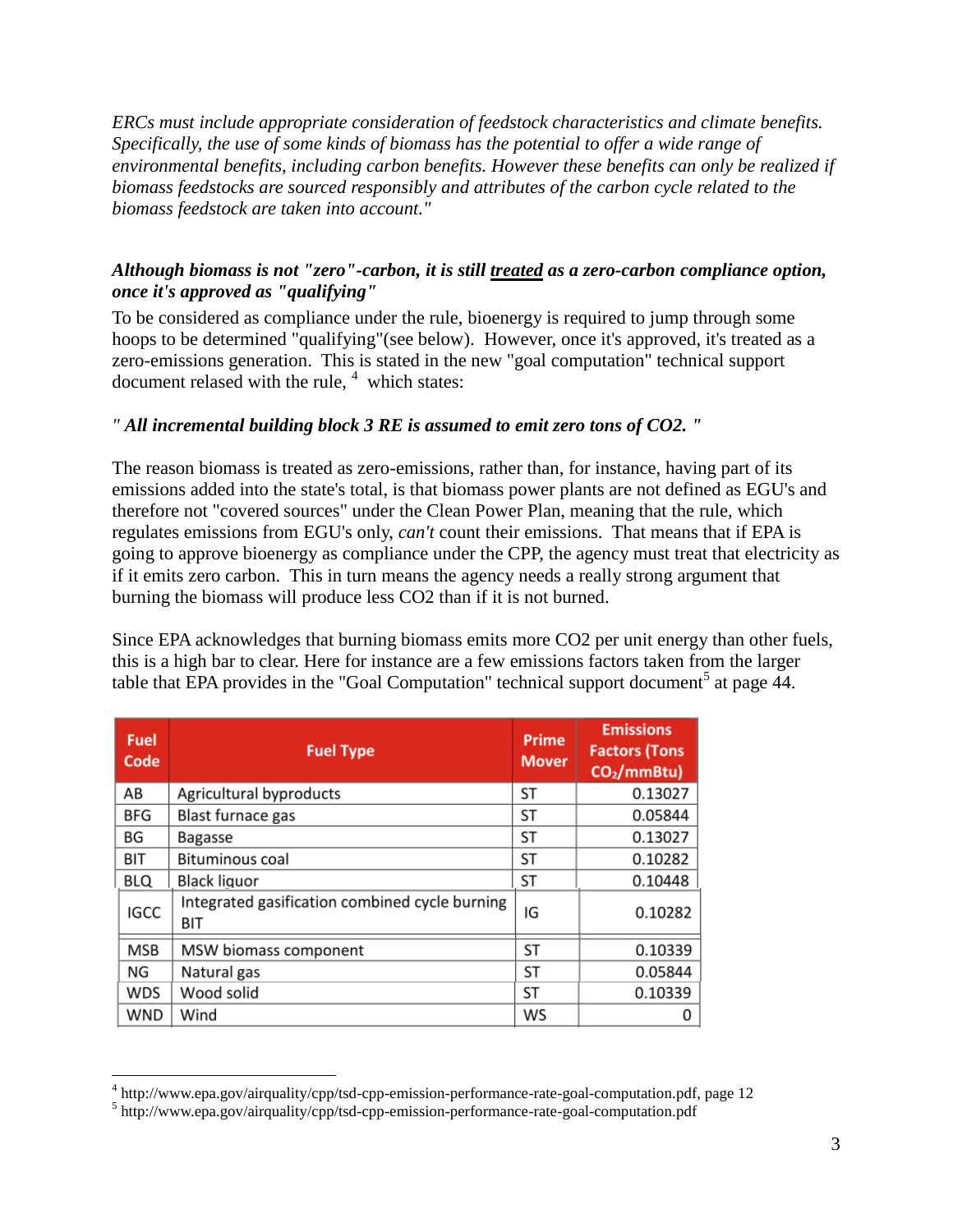Note that agricultural byproducts, bagasse (waste from sugarcane), black liquor (waste from papermaking) and wood solids - all forms of biomass - have much higher emissions on a heat input basis than natural gas. Emissions on a heat input basis are similar to or greater than coal, but this is the "raw" emissions rate of CO2 per unit energy inherent in the fuel, not the actual facility emissions rates, which for biomass facilities is much higher due to their relative inefficiency.

#### <span id="page-3-0"></span>*It's up to States to demonstrate why biomass is a useful compliance measure*

#### The plan states (page 1159)

*"these final guidelines provide that states can include qualified biomass in their plans and include provisions for how qualified biomass feedstocks or feedstock categories will be determined. The EPA will review the appropriateness and basis for determining qualified biomass feedstocks or feedstock categories in its review of the approvability of a state plan."*

In promoting the types of biomass that states might want to consider, however, the CPP makes erroneous statements about what has been "agreed" upon by the EPA's Science Advisory Panel, for instance stating at page 1161,

*"The SAB peer review panel agreed that the use of biomass feedstocks derived from the decomposition of biogenic waste in landfills, compost facilities or anaerobic digesters did not constitute a net contribution of biogenic CO2 emissions to the atmosphere. And further, information considered in preparing the second draft of the Framework, including the SAB peer review and stakeholder input, supports the finding that use of waste-derived feedstocks and certain forest-derived industrial byproducts (such as those without alternative markets) are likely to have minimal or no net atmospheric contributions of biogenic CO2 emissions, or even reduce such impacts, when compared with an alternate fate of disposal."*

However, the Science Advisory Board peer review panel has not "agreed" that these uses of biomass don't contribute net CO2 to the atmosphere, because the SAB has not yet conducted or published any carbon modeling that would permit them to come to this conclusion - not in their first report, published in 2012, and certainly not in their current work, which is not yet completed.

It is interesting that EPA appears to have removed landfill gas as a compliance option for Building Block  $3<sup>6</sup>$  given that this was one of the forms of bioenergy that the CPP claims the SAB has found beneficial. We have not yet identified why EPA decided to remove it.

#### <span id="page-3-1"></span>*State-level promotion of biomass does not cite carbon benefits*

EPA references the putative benefits of bioenergy in the rule, and mentions that many states employ bioenergy, but does not point to any states where the carbon "benefits" of biomass have been demonstrated, rather focusing on "energy" benefits. The draft Implementation Plan states<sup>7</sup>:

 $6$  http://www.epa.gov/airquality/cpp/cpp-final-rule.pdf, page 422

<sup>7</sup> http://www.epa.gov/airquality/cpp/cpp-proposed-federal-plan.pdf, page 149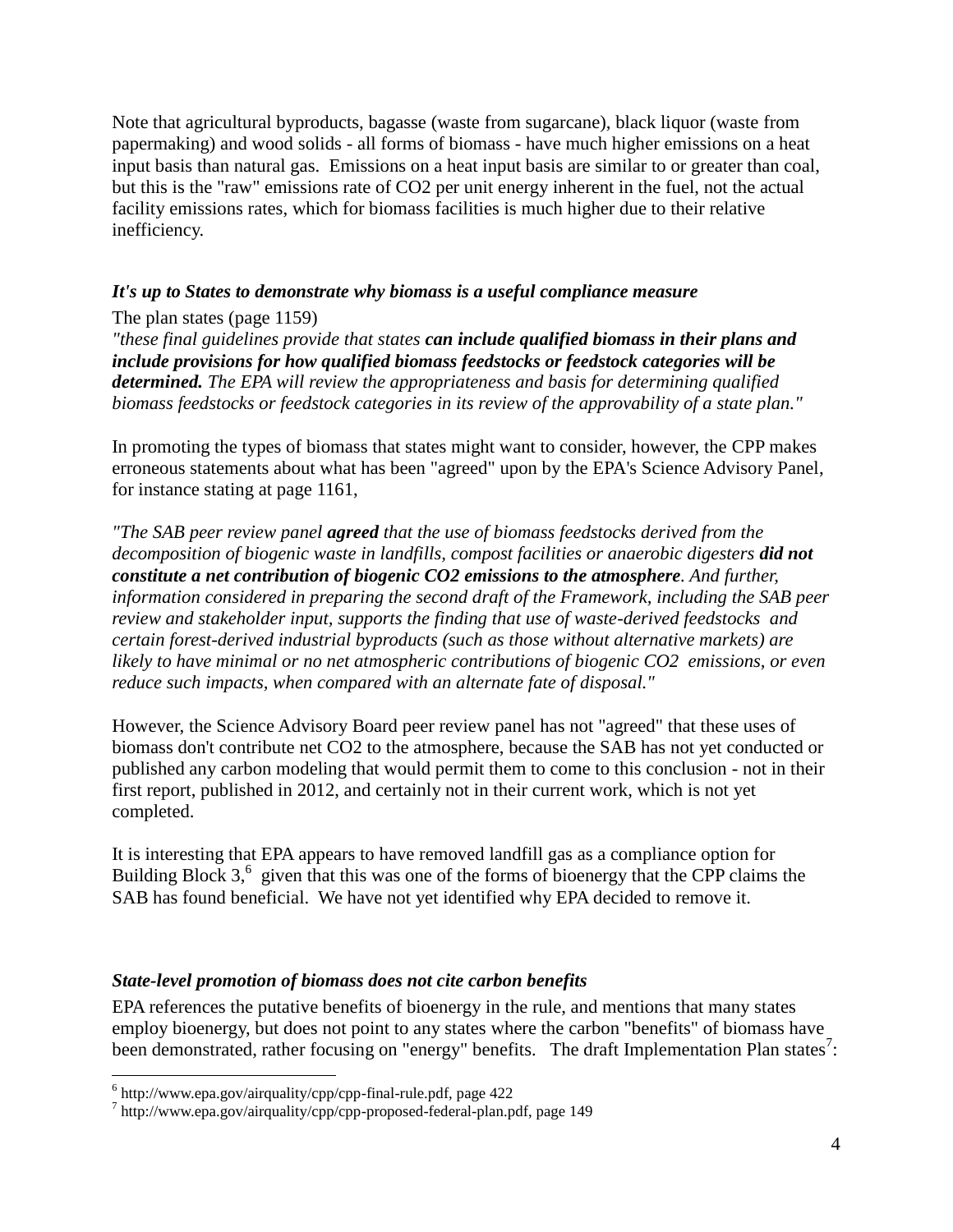*"Many states have already recognized the importance of waste-derived feedstocks via mandatory and voluntary programs supporting such efforts. Some states have also acknowledged the potential role of certain forestry and agricultural industrial byproducts (such as black liquor) in energy production."*

In fact, for the two renewable portfolio standards that have addressed this question - in Massachusetts<sup>8</sup> and Washington DC<sup>9</sup> - standalone biomass plants were explicitly taken *out* of the RPS because of excessive carbon emissions. In Vermont, a wood-burner was denied a certificate of public good on the same basis. $10$ 

#### <span id="page-4-0"></span>*EPA still thinks "sustainability" is relevant, but distinguishes this from "carbon neutrality"*

In November 2014, when EPA published the "McCabe memo," which appeared to state that the agency would treat "sustainably harvested" biomass as a compliance measure under the CPP, there was a strong reaction from the environmental community, on the basis that "sustainability" in a forestry context has little if anything to do with bioenergy CO2 emissions. Despite having received considerable comment on this topic, EPA still appears determined to demonstrate the relevance of "sustainable" harvesting to provision of biomass fuels, allocating several paragraphs in the final CPP (starting at page 1162) to a discussion of forestry programs in various states. Not one of these forestry programs considers carbon emissions from bioenergy.

There is one clarification from the proposed plan, however. In the draft Federal Implementation Plan,<sup>11</sup> EPA demonstrates that it does not consider carbon neutrality to be an *automatic* outcome of sustainability, stating

*"As another example, the EPA could also recognize biomass feedstocks from sustainably managed forests lands, provided that these feedstocks meet certain requirements such as demonstration that the feedstock is sourced from sustainably managed lands (for example, feedstocks from forest lands with sustainable practices like improved management to increase carbon sequestration benefits) and therefore helps control increases of CO2 in the atmosphere."*

## <span id="page-4-1"></span>*Biomass co-firing is allowed, but isn't part of the Best System of Emission Reduction* The rule states,  $^{12}$

*" (4) Fuel switching to biomass at affected EGUs.* 

 $\overline{a}$ 

 *Some affected EGUs may seek to co-fire qualified biomass with fossil fuels. The EPA recognizes that the use of some biomass-derived fuels can play an important role in controlling increases of CO2 levels in the atmosphere. As with the other non-BSER measures discussed in* 

<sup>&</sup>lt;sup>8</sup> http://www.pfpi.net/massachusetts-issues-first-in-the-nation-limits-on-biomass-energy

<sup>&</sup>lt;sup>9</sup> http://www.pfpi.net/wp-content/uploads/2015/03/DCBiomassLaw2015B20-0418-SignedAct.pdf

<sup>&</sup>lt;sup>10</sup> http://www.pfpi.net/vermont-biomass-power-plant-denied-approval-on-basis-of-greenhouse-gas-emissions

<sup>&</sup>lt;sup>11</sup> http://www.epa.gov/airquality/cpp/cpp-proposed-federal-plan.pdf, page 151

<sup>12</sup> http://www.epa.gov/airquality/cpp/cpp-final-rule.pdf, page 486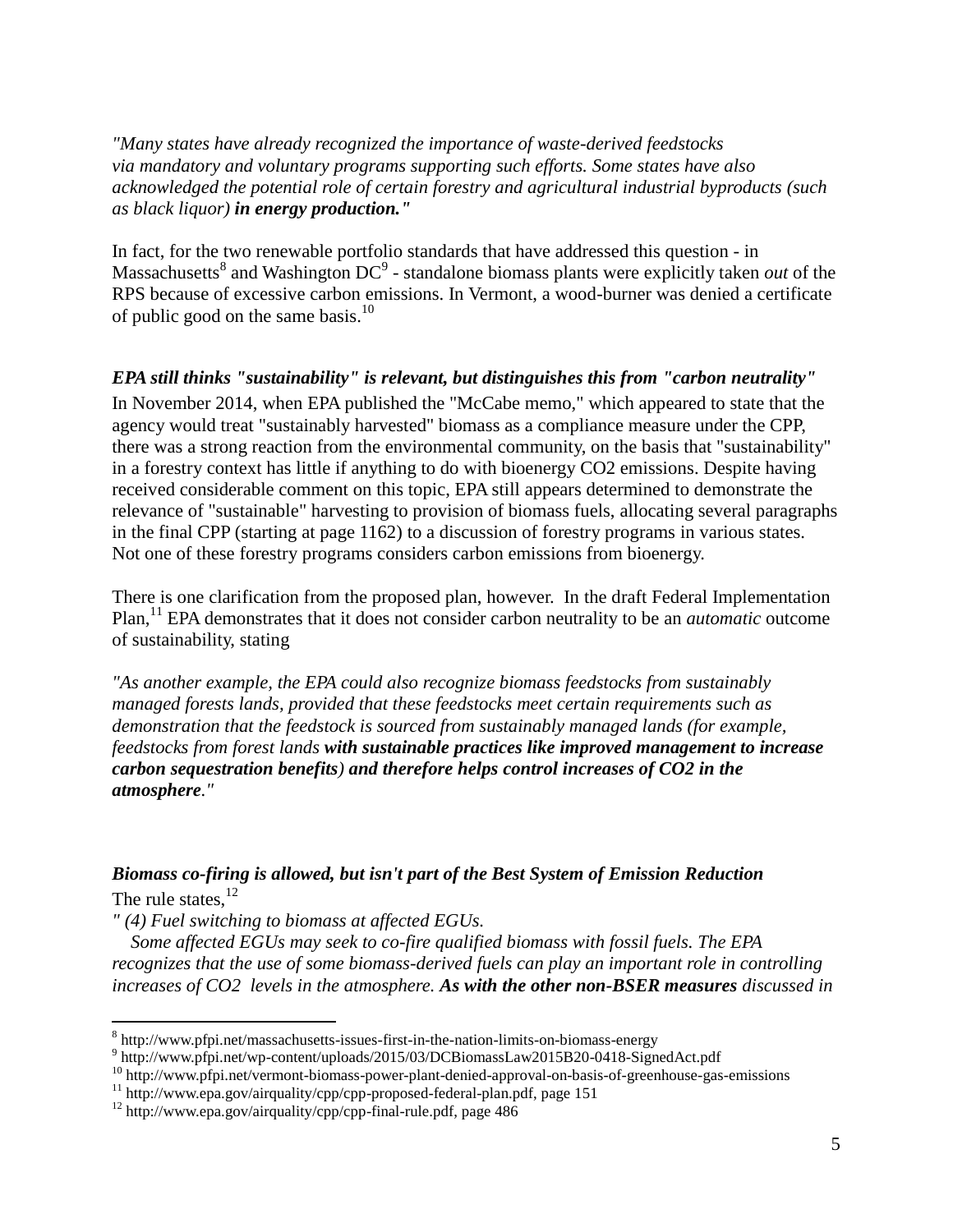*this section, the EPA expects that use of biomass may be economically attractive for certain individual sources even though on a broader scale it would likely be more expensive or less achievable than the measures determined to be part of the BSER."*

#### <span id="page-5-0"></span>*How does the CPP determine which bioenergy is qualifying?*

Burning biomass in a power plant emits more CO2 per megawatt-hour than burning coal or gas so how can this be considered a technology that will reduce emissions? EPA states that not all biomass will be considered eligible, stating at page 1165:

*"Not all forms of biomass are expected to be approvable as qualified biomass (i.e., biomass that can be considered as an approach for controlling increases of CO2 levels in the atmosphere)."*

States will be responsible for justifying their choices to EPA (page 1165):

*"State plan submissions must describe the types of biomass that are being proposed for use under the state plan and how those proposed feedstocks or feedstock categories should be considered as "qualified biomass" (i.e., a biomass feedstock that is demonstrated as a method to control increases of CO2 levels in the atmosphere). The submission must also address the proposed valuation of biogenic CO2 emissions (i.e., the proposed portion of biogenic CO2 emissions from use of the biomass feedstock that would not be counted when demonstrating compliance with an emission standard, or when demonstrating achievement of the CO2 emission performance rates or a state rate-based or mass-based CO2 emission goal)."*

Given efforts by pro-biomass legislators in Congress to legislate biomass as carbon neutral,  $^{13}$  we hope EPA hasn't just handed these forces an even longer stick to beat the agency with. Will EPA really be able to stand up to bullying states during the state plan approval process when they claim, backed by their Congressional delegation, that even though biomass emits more CO2 per megawatt-hour than coal, these "special" biogenic molecules don't warm the atmosphere? Expect more of this kind of bullying language, from the National Alliance of Forest Owners' statement on the Clean Power Plan:<sup>14</sup>

*"It's time for Congress to step in and affirm the carbon benefits of renewable forest biomass once and for all so forest owners, energy producers and states can have the certainty they need."*

When all else fails, the biomass industry turns to legislating the science - not unlike legislators who want to ban all discussion or action on climate change.

#### <span id="page-5-1"></span>*EPA isn't assuming that even "waste" biomass is approved - yet*

 $\overline{a}$ 

At page 1166, the rule says that even if states are proposing to use the types of wood waste that

<sup>&</sup>lt;sup>13</sup> http://www.pfpi.net/white-house-threatens-veto-of-epa-appropriations-bill-due-to-riders-including-bioenergycarbon-neutrality-provision

<sup>14</sup> http://www.nafoalliance.org/media-room/nafo-news-releases/508-forest-owners-ask-congress-to-help-providecertainty-over-federal-biomass-policy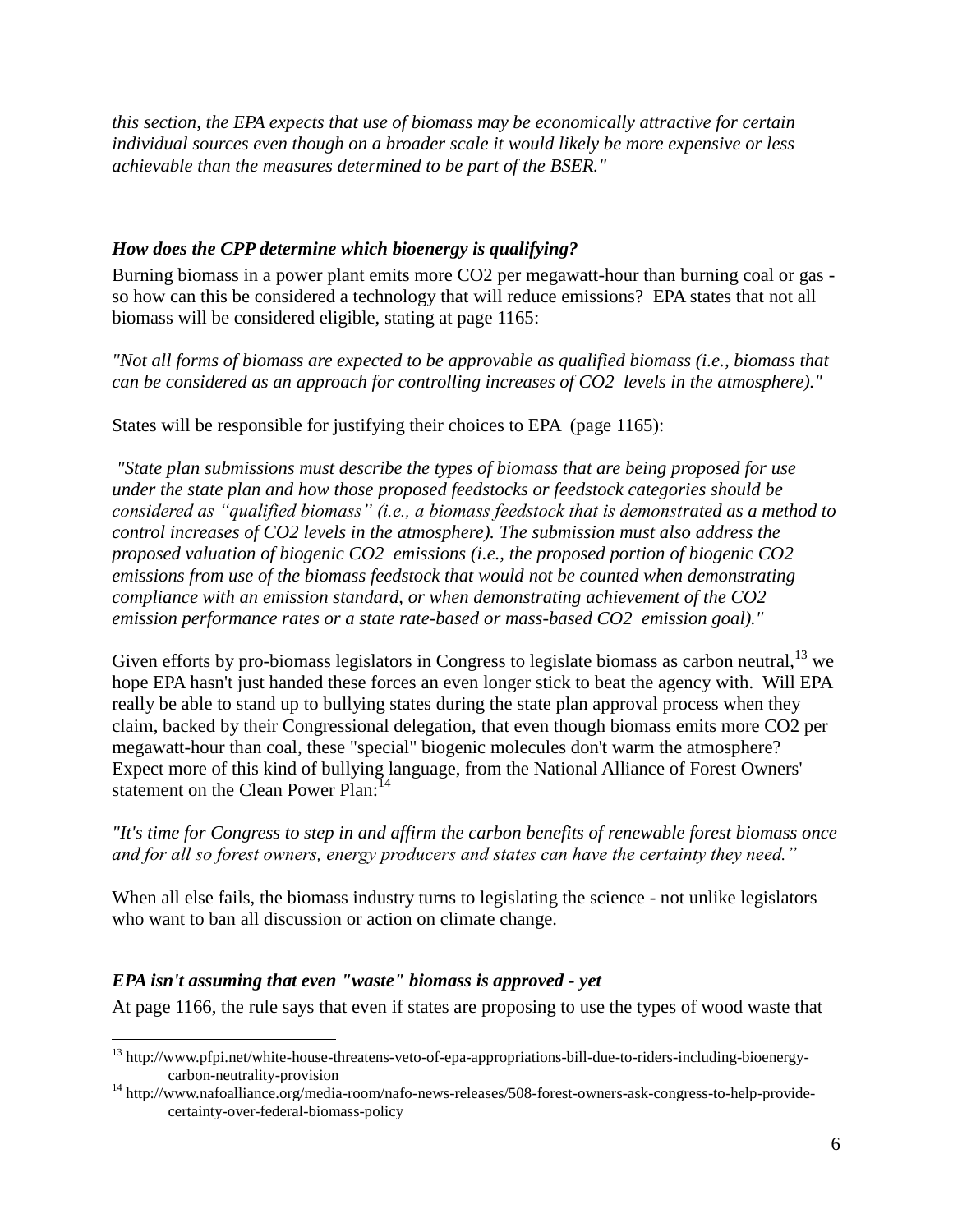EPA likes to portray as climate-friendly, states will still have to demonstrate accountability:

*"The use of such waste-derived and certain industrial byproduct biomass feedstocks would likely be approvable as qualified biomass in a state plan when proposed with measures that meet the biomass monitoring, reporting and verification requirements discussed below and other measures as required elsewhere in these emission guidelines."*

#### And at 1167, it states that all types of biomass will be tracked:

*"Regardless of what biomass feedstocks are proposed, state plans must specify how biogenic CO2 emissions will be monitored and reported, and identify specific EM&V, tracking and auditing approaches for qualified biomass feedstocks. As discussed in section VIII.D.2, state plan submittals must include CO2 emission monitoring, reporting and recordkeeping measures. In the case of sustainably-derived forest- and agriculture-derived feedstocks, this will also include measures for verifying feedstock type, origin and associated sustainability practices."*

# <span id="page-6-0"></span>*Biomass benefits must be "quantifiable, verifiable, non-duplicative, permanent and enforceable"*

Most importantly, like all emissions reductions under the plan, biomass-related biogenic CO2 "benefits" must be re "quantifiable, verifiable, non-duplicative, permanent and enforceable."<sup>15</sup>

These provisions are so central to the rule, they are worth reprinting here, even though the section is long. The provisions look a lot like those that are required for enforceability of limits on power plant emissions of "conventional" air pollutants like particulate matter and nitrogen oxides, which is exactly what one would hope for if EPA wishes to write a legally defensible plan for controlling CO2 emissions under the Clean Air Act. From page 1479:

# *§60.5775 What emission standards must I include in my plan?*

*(a) Emission standard(s) for affected EGUs under your plan must be quantifiable, verifiable, non-duplicative, permanent, and enforceable with respect to each affected EGU. The plan must include the methods by which each emission standard meets each of the following requirements in paragraphs (b) through (f) of this section.* 

*(b) An affected EGU's emission standard is quantifiable if it can be reliably measured in a manner that can be replicated.* 

*(c) An affected EGU's emission standard is verifiable if adequate monitoring, recordkeeping and reporting requirements are in place to enable the State and the Administrator to independently evaluate, measure, and verify compliance with the emission standard.* 

*(d) An affected EGU's emission standard is non-duplicative with respect to a State plan if it is not already incorporated as an emission standard in another State plan unless incorporated in multi-State plan.* 

*(e) An affected EGU's emission standard is permanent if the emission standard must be met for each compliance period, or unless it is replaced by another emission standard in an approved plan revision, or the State demonstrates in an approvable plan revision that the emission reductions from the emission standard are no longer necessary for the State to meet its State* 

 $15$  Plan, page 1168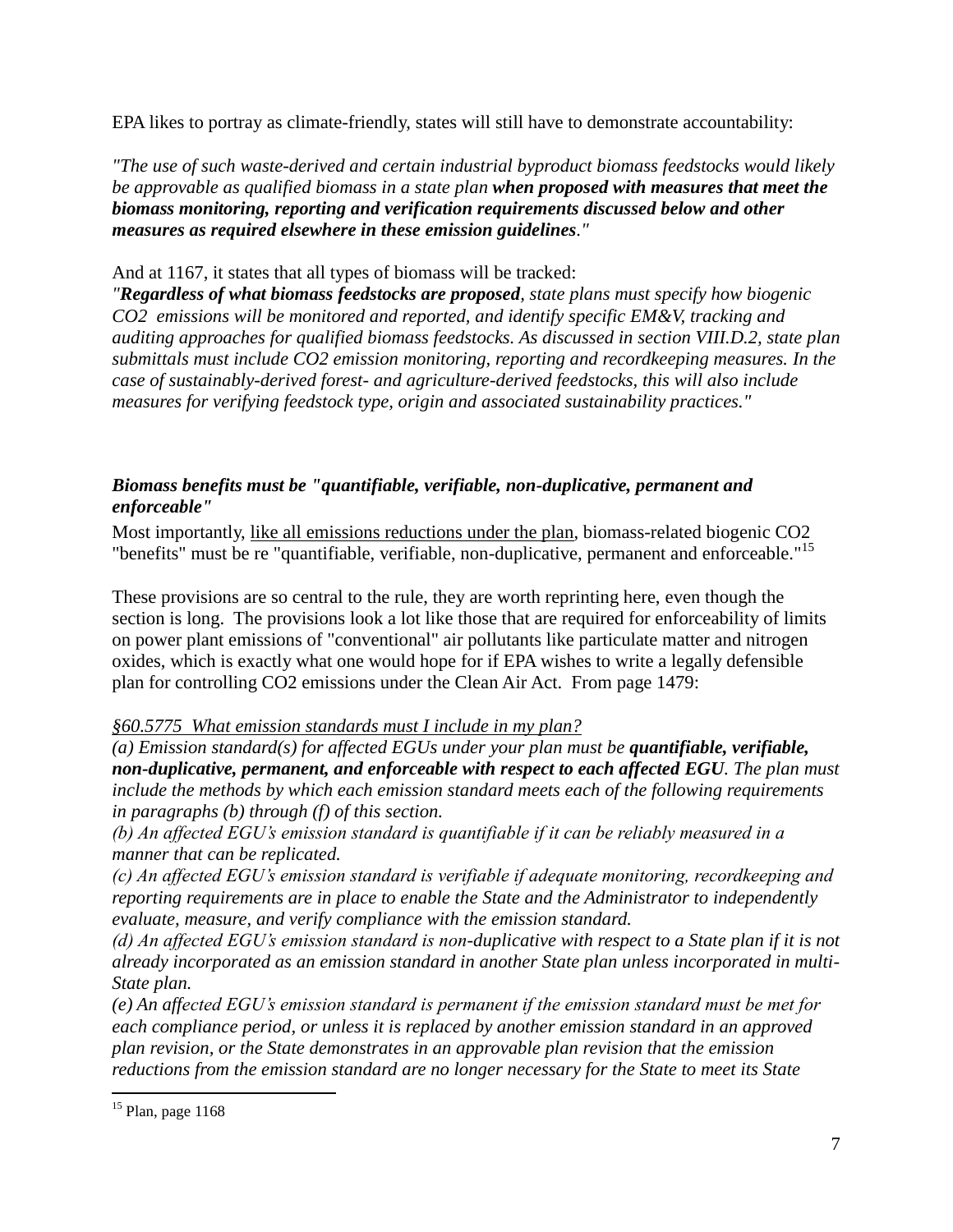*level of performance.* 

*(f) An affected EGU's emission standard is enforceable if: (1) A technically accurate limitation or requirement and the time period for the limitation or requirement are specified;* 

*(2) Compliance requirements are clearly defined;* 

*(3) The affected EGUs responsible for compliance and liable for violations can be identified;* 

*(4) Each compliance activity or measure is enforceable as a practical matter; and* 

*(5) The Administrator, the State, and third parties maintain the ability to enforce against violations (including if an affected EGU does not meet its emission standard based on its emissions, its allowances if it is subject to a mass-based emission standard, or its ERCs if it is subject to a rate-based emission standard) and secure appropriate corrective actions, in the case of the Administrator pursuant to CAA sections 113(a)–*

*(h), in the case of a State, pursuant to its plan, State law or CAA section 304, as applicable, and in the case of third parties, pursuant to CAA section 304.*

#### <span id="page-7-0"></span>*The plan does not allow existing biomass power plants to serve as compliance*

A significant change from the proposed rule is that in the final rule, only renewable energy capacity installed since 2012 - called "incremental" generation - is eligible for compliance. The following quote from the Goal Computation  $TSD^{16}$  states this (although unfortunately it references another TSD, the "GHG Mitigation Measures" TSD, that EPA had not yet posted on the website as of the evening of August 3):

*"Building Block 3 is based on lower-emitting generation replacing higher emitting generation. The GHG Mitigation Measures TSD describes how the incremental RE generation potential for each region was derived. As explained in the TSD, the building block 3 potential is defined as only incremental RE generation (incremental relative to 2012 levels)."*

The rule  $17$  states this at page 384:

*"In the June 2014 proposal, RE generation was also quantified as generation from total –- that is, existing and new –- RE generating capacity, a formulation that was consistent with the formulation of most RPS, which are typically framed in terms of total rather than incremental generation. In response to the EPA's request for comment on this approach, commenters observed that the approach was inconsistent with the approach taken for other building blocks, and that generation from RE generating capacity that already existed as of 2012 should not be treated as reducing emissions of affected EGUs from 2012 levels. As just noted, we are not using the RPS-based methodology in the final rule, and we agree with comments that quantification of RE generation on an incremental basis is both more consistent with the treatment of other building blocks and more consistent with the general principle that the BSER should comprise incremental measures that will reduce emissions below existing levels, not measures that are already in place, even if those in-place measures help current emission levels be lower than would be the case without the measures. The final rule therefore defines the RE component of the BSER in terms of incremental rather than total RE generation."*

<sup>&</sup>lt;sup>16</sup> http://www.epa.gov/airquality/cpp/tsd-cpp-emission-performance-rate-goal-computation.pdf, page 12

 $17$  http://www.epa.gov/airquality/cpp/cpp-final-rule.pdf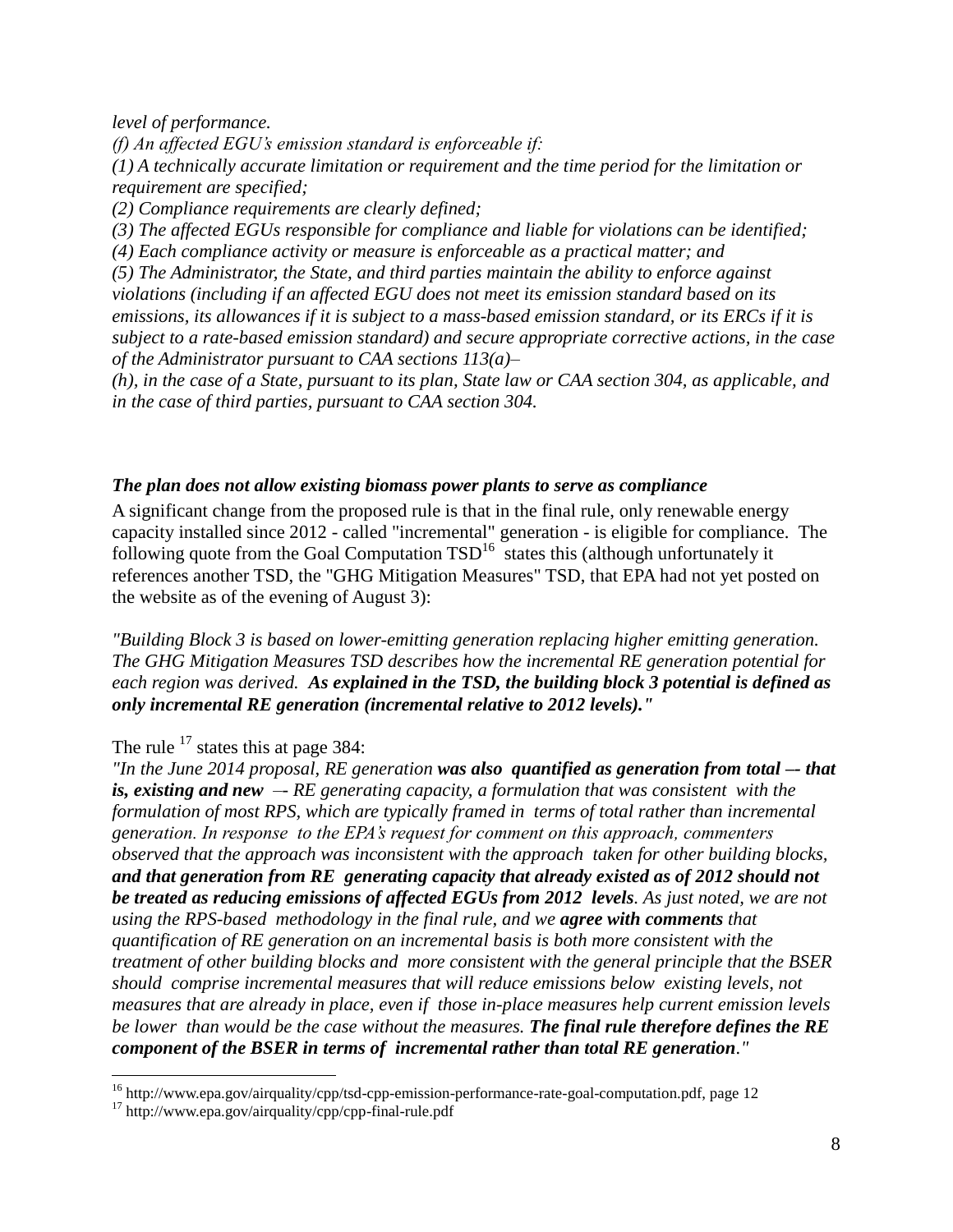This is especially important given that in the proposed rule, the existing fleet of biomass burning units - among them some of the dirtiest, most polluting industrial power plants in the nation were treated as having zero emissions. For instance, Maryland gets much of its renewable energy from some extraordinarily polluting bioenergy facilities. The emissions reported below are from burning wood and black liquor at biomass facilities that collected renewable energy subsidies from Maryland ratepayers in 2012, <sup>18</sup> as reported to EPA's E-GRID database. <sup>19</sup>

|                                          |              | <b>E-GRID Emissions in 2010</b> |                        |              | $%$ of                      |
|------------------------------------------|--------------|---------------------------------|------------------------|--------------|-----------------------------|
| <b>Facility</b>                          | <b>State</b> | <b>NOx</b><br>(tons)            | SO <sub>x</sub> (tons) | $CO2$ (tons) | <b>MD</b> Tier<br>I in 2012 |
|                                          |              |                                 |                        |              |                             |
| Luke Mill                                | Maryland     | 186                             | 2,220                  | 739,664      | 2.68%                       |
| P H Glatfelter Co - Chillicothe Facility | Ohio         | 176                             | 2,339                  | 926,360      | 1.34%                       |
| <b>Stone Container Coshocton Mill</b>    | Ohio         | 248                             | 143                    | 369,234      | 0.88%                       |
| P H Glatfelter Spring Grove              | Pennsylvania | 134                             | 1,879                  | 751,097      | 1.33%                       |
| Viking Energy of Northumberland          | Pennsylvania | 91                              | 31                     | 223,343      | 0.72%                       |
| <b>Covington Facility</b>                | Virginia     | 433                             | 4,422                  | 1,564,687    | 5.65%                       |
| <b>International Paper Franklin Mill</b> | Virginia     | $\overline{\phantom{a}}$        | 776                    | 240,171      | 2.09%                       |
| Multitrade of Pittsylvania LP            | Virginia     | 115                             | 101                    | 710,877      | 9.91%                       |
| Stone Container Hopewell Mill            | Virginia     | 396                             | 2,589                  | 687,052      | 6.61%                       |
| West Point Mill                          | Virginia     | 546                             | 3,832                  | 1,547,483    | 4.82%                       |
| International Paper Kaukauna Mill        | Wisconsin    | 87                              | 853                    | 400,027      | 0.29%                       |
|                                          | <b>Total</b> | 2,412                           | 19,183                 | 8,159,994    | 36.32%                      |

Removing these facilities and the carbon-intensive energy they generate from the Clean Power Plan doesn't hurt the industries that burn biomass for onsite heat and power - they will continue to operate as before. It does however put the emphasis going forward on the kinds of renewable energy that will actually reduce carbon emissions, like wind and solar.

<sup>&</sup>lt;sup>18</sup> Public Service Commission of Maryland. Renewable Energy Portfolio Standard Report, With Data for Calendar Year 2012. January, 2014. Baltimore, MD.

 $19$  E-GRID does not report particulate matter emissions, but the National Emissions Inventory of 2008 reports the Luke Mill in Maryland as emitting over 500 tons of particulate matter in the form of  $PM_{2.5}$ .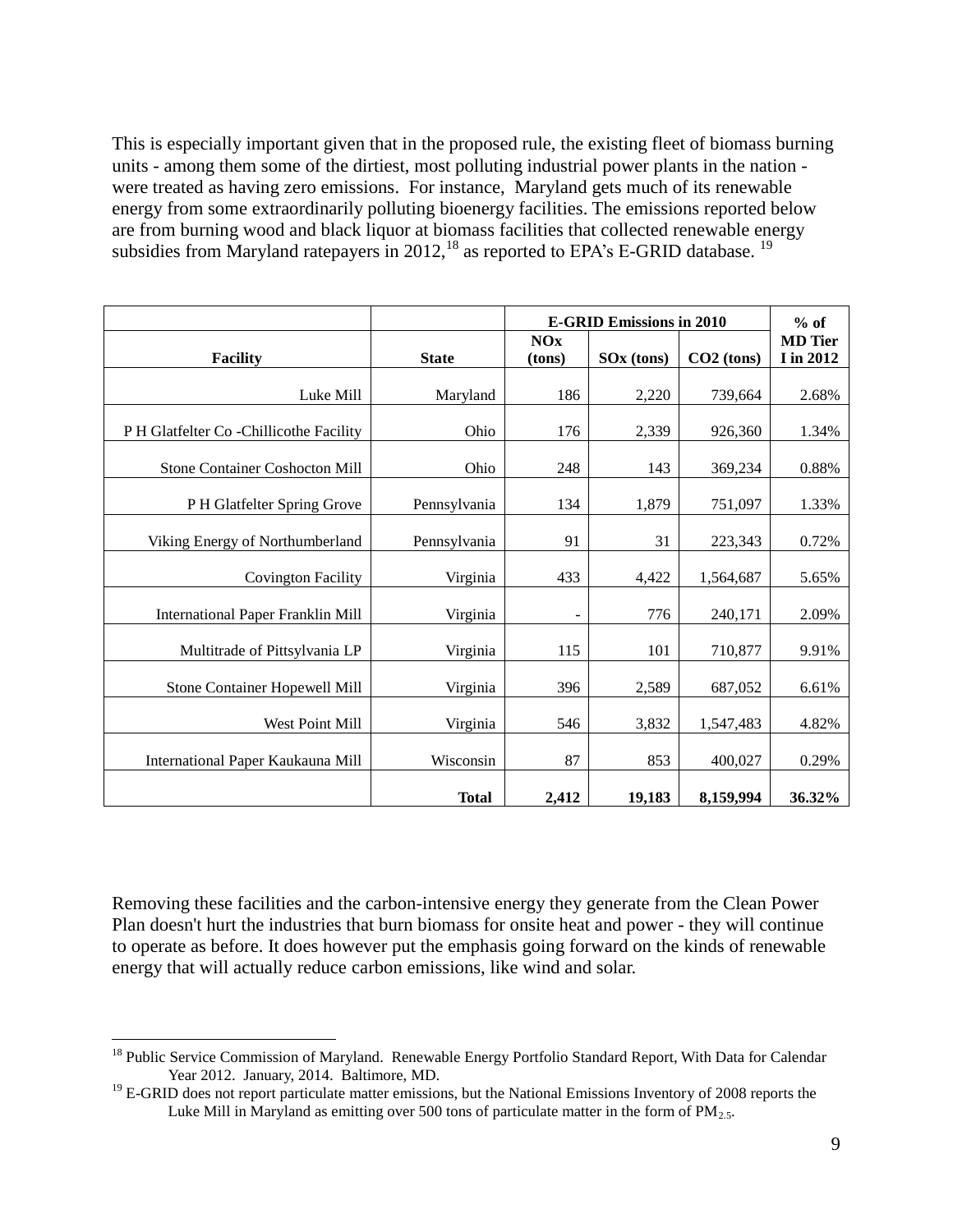## <span id="page-9-0"></span>*Maine: the effect of removing existing bioenergy from baseline emissions*

The results of excluding existing biomass plants from serving as compliance under the rule are apparent for the state of Maine, which has a number of wood-burning and garbage-burning facilities contributing electricity to the grid. In the previous version of the CPP, where these facilities were treated as contributing power, but no CO2, Maine's calculated baseline emissions rate was as follows:

EPA's estimate for covered sources only - counts  $1,795,630$  tons of  $CO<sub>2</sub>$  from EGU's in numerator:

 $lb$   $CO2$   $(EGU's$  $\boldsymbol{M}$  $=$ 

EPA's estimate for covered sources plus renewables in 2012 (doesn't count biomass and wasteincineration CO2 in numerator; does count MWh in denominator):

 $lb$   $CO2$   $(EGU's$  $\overline{MWh}$  (EGU's + renewables, incl. biomass & waste combustion)  $\frac{1}{2}$  = 437 lb CO2/MWh

*Actual* emissions for EGU's and renewables (includes  $5,202,479$  tons  $CO<sub>2</sub>$  from biomass and 749,191 tons  $CO<sub>2</sub>$  from waste incinerators in numerator):

 $lb$   $CO2$   $(EGU's$  $\overline{M}$  $=$ 

EPA's 2030 target rate for Maine in the proposed rule was  $378$  lb  $CO<sub>2</sub>/MWh$ , which clearly depended on the current day estimate of 437 lb  $CO<sub>2</sub>/MWh$  that excludes bioenergy and waste emissions.

In the final rule, EPA appears to have retained only the baseline emissions rate for EGU's (the sources covered by the rule). This is still 873 lb/MWhr.  $^{20}$  However, the baseline emissions rate that includes renewable energy does not appear in the documents that have been made available on EPA's website as of August 3, and the goal rate for Maine has now been updated to 779 lb/MWhr,<sup>21</sup> a rate that does not include "zero carbon" energy from biomass and waste-burning.

#### <span id="page-9-1"></span>*The rule no longer treats all waste-incineration as zero-carbon- just the biogenic portion*

The proposed rule treated all municipal waste burning - even fossil fuel-derived wastes like plastics and tires - as if it had zero emissions.<sup>22</sup> This problem has been partially corrected in the final rule. Like wood-based biomass, biogenic municipal waste is eligible to be treated as compliance, but states must justify their inclusion of this just like they are required to do for

 $\overline{a}$ 

<sup>21</sup> http://www.epa.gov/airquality/cpp/tsd-cpp-emission-performance-rate-goal-computation.pdf, page 27

<sup>22</sup> http://www.pfpi.net/municipal-waste-burning-more-polluting-than-coal-but-treated-as-zero-emissions-in-theclean-power-plan

 $^{20}$  http://www.epa.gov/airquality/cpptoolbox/maine.pdf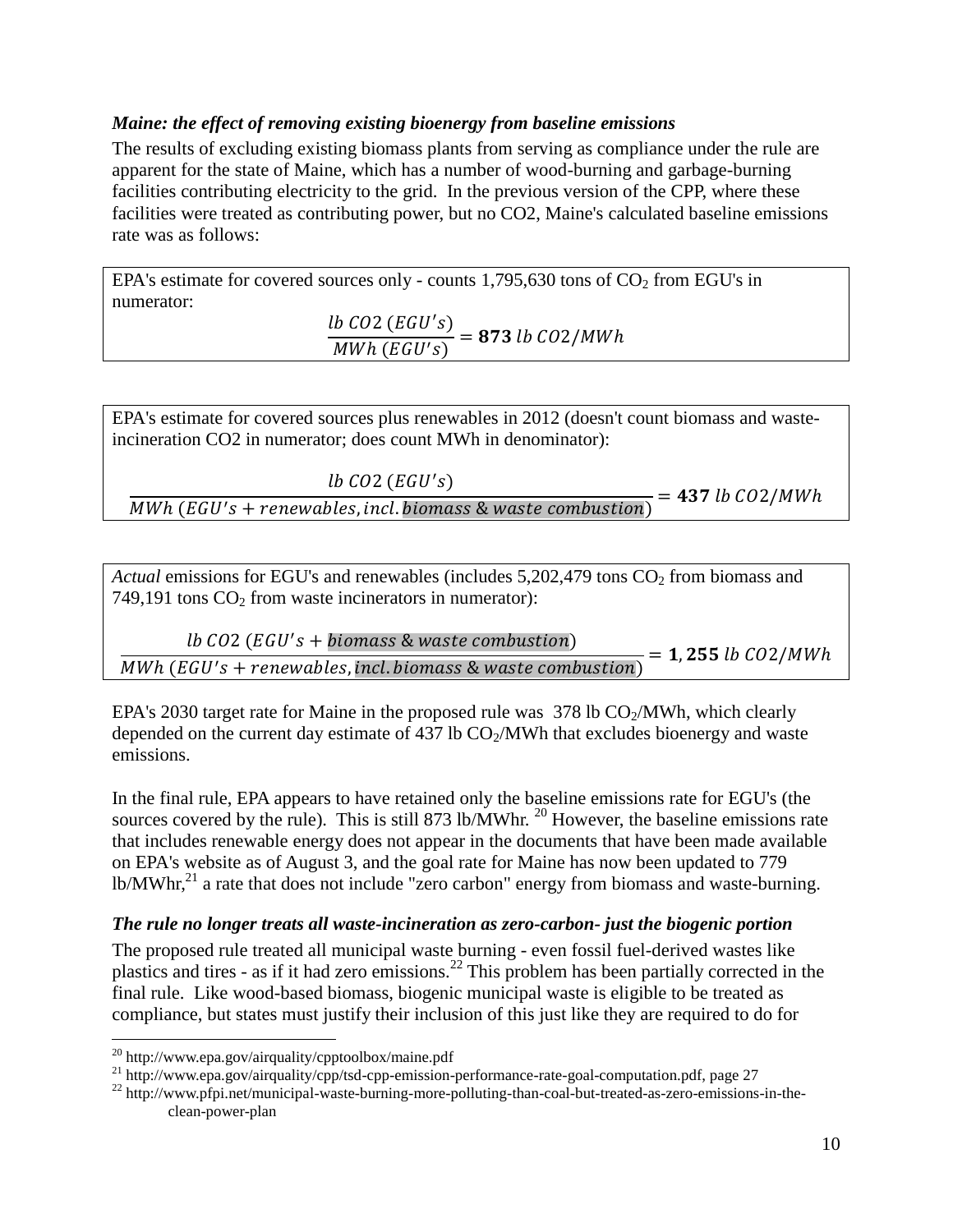wood-burning plants.

# <span id="page-10-0"></span>*Biomass is assumed to replace even relatively low-emitting fossil fuels*

It is often assumed that biomass displaces only coal (when in fact, what it competes with for subsidies is actually wind and solar). However, EPA has chosen to calculate the benefits of adding renewable energy - including the biomass energy that is "qualified" and is thus treated as having zero emissions - as if it replaces fossil fueled generation on a pro-rata basis that reflects the composition of the state's generation. EPA's own example is clear, so we repeat it here:  $23$ 

*"For example, if a region had 100 MWh of potential building block 3 generation identified, and baseline fossil steam accounted for 70 percent of the region's generation from affected units and NGCC accounted for 30 percent, then the 100 MWh of incremental RE identified would be assumed to replace 70 MWh of fossil steam generation and 30 MWh of NGCC generation. The fossil steam generation and NGCC generation are decreased by the amount of RE MWh apportioned to that technology. The total baseline generation equals the total remaining generation and renewable generation reflecting that replacement of fossil sources by incremental RE generation."*

Since stack emissions of biomass power plants are typically around 3,000 lb/MWh, whereas NGCC plants can have emissions in the mid-700 lb/MWh range, this means that the impacts of EPA's decision to allocate renewables as displacing fossil fuels proportionately to their generation is potentially significant, magnifying the error that's introduced when a highemissions fuel source like biomass is treated as having zero emissions.

#### <span id="page-10-1"></span>*Under a rate-based system, biomass doubles emissions impacts*

EPA acknowledges that under a rate-based approach, states can continue increasing their emissions of CO2 to the atmosphere, even as they stay under a target rate. The Goal Computation TSD states $^{24}$ ,

*" In that rate-based compliance scenario, every zero-emitting MWh added to the denominator of an EGU's effective emission rate would enable that EGU to add another MWh of generation with twice the emissions intensity of the applicable rate-based standard, because the average intensity of that emitting MWh combined with the zero-emitting MWh would then equal the applicable rate-based standard and thus maintain that EGU's compliance."*

#### (A footnote states,

*"The assumption that one MWh of incremental RE enables one MWh of additional affected EGU generation is consistent with the historical performance of affected EGUs over time as well as expected future demand levels. Refer to the memorandum and accompanying spreadsheet 'Historical Fossil EGU Performance' for additional details, available in the docket.")*

This highlights the importance of ensuring that renewable energy is *truly* zero-carbon emitting,

 $\overline{a}$  $^{23}$  http://www.epa.gov/airquality/cpp/tsd-cpp-emission-performance-rate-goal-computation.pdf, page 13

<sup>&</sup>lt;sup>24</sup> http://www.epa.gov/airquality/cpp/tsd-cpp-emission-performance-rate-goal-computation.pdf, page 24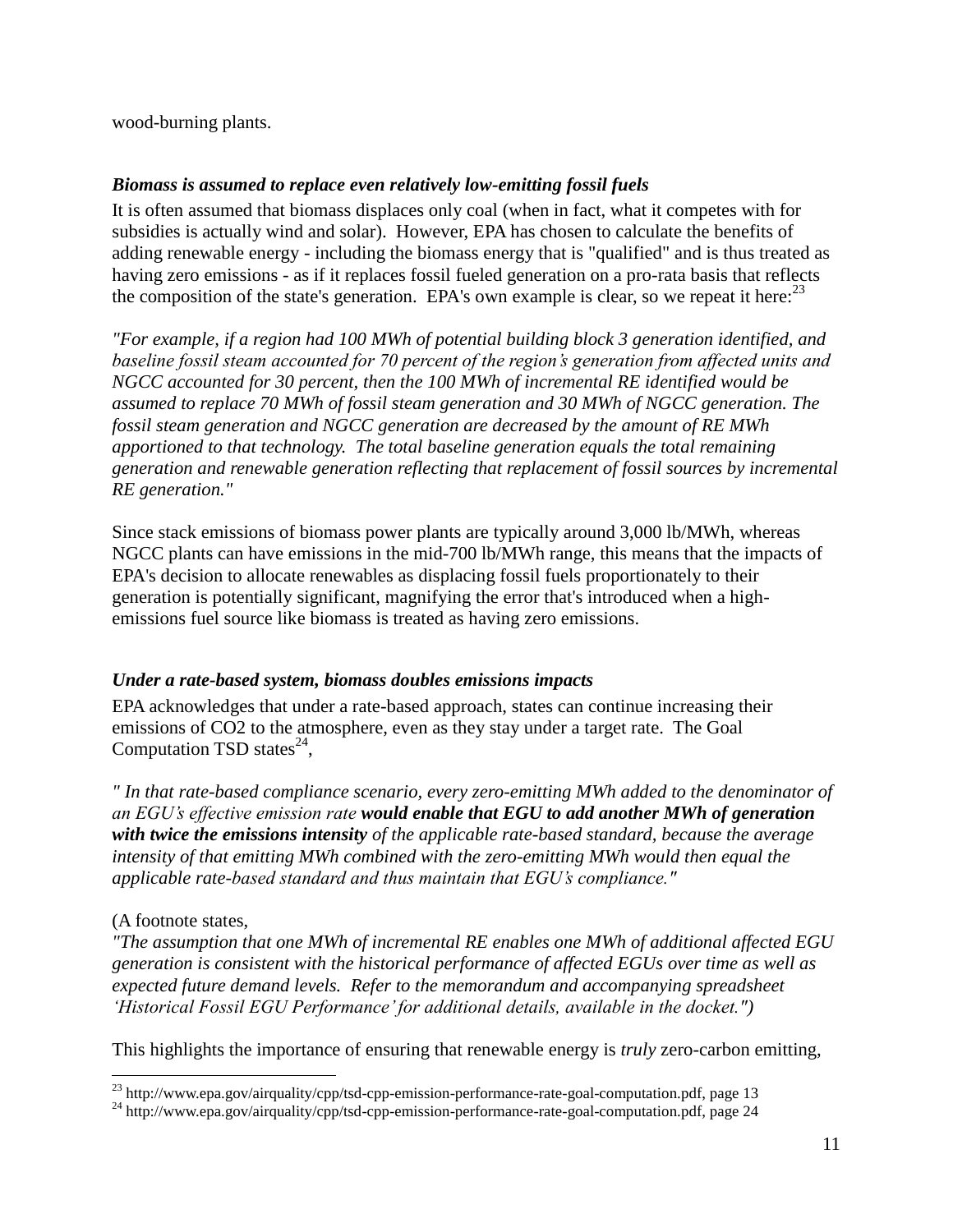rather than just on paper. Bioenergy emits about 3,000 lb/MWh; if adding a MWh of bioenegry that is treated as zero-carbon then enables an EGU to increase its generation by one MWh, this more than doubles the emissions impact.

# <span id="page-11-0"></span>*The rule does not permit carbon offsets as compliance*

We have argued that carbon neutrality claims for bioenergy are simply carbon offsetting by another name. The premise is that the stack emissions from burning biomass don't "matter" to the atmosphere, either because those emissions are offset by the fact that "would have happened anyway" (in the case of facilities burning waste that will surely decompose), or because emissions are taken up by new plant growth.

The final CPP does not permit actual offsets as compliance. At page 519, the rule states:

*"actions that a source owner or operator could take that would not have the effect of reducing emissions from the source category, such as purchasing offsets, would also not qualify as a "system of emission reduction."*

Additionally, in a footnote at page 1193, the rule states

*"Achievement of the state mass-based CO2 goal would be determined based solely on stack CO2 emissions from affected EGUs. Where a state program includes the ability of an affected emission source to use GHG offsets to meet a portion of its allowance compliance obligation, no "credit" is applied to reported CO2 emissions by the affected EGU. The use of offset allowances or credits in such programs merely allows an affected EGU to emit a ton of CO2 in the amount of submitted offset allowances or credits. In all cases, there is no adjustment applied to reported stack emissions of CO2 from an affected EGU when determining compliance with its emission limit."*

However, elsewhere the rule appears to sanction use of offsets in trading programs like the Regional Greenhouse Gas Initiative in the Northeast. Perhaps the best touchstone for whether a measure can serve as an effective compliance measure under the rule is the requirement above, that measures be "quantifiable, verifiable, non-duplicative, permanent and enforceable."

# <span id="page-11-1"></span>*EPA appears to recognize the additional impacts of biomass energy.*

The rule states. $^{25}$ 

 $\overline{a}$ 

*"Generation from wind turbines and solar voltaic installations, two common renewable technologies, does not produce solid waste or require cooling water, a better environmental outcome than if that amount of generation had instead been produced at a typical range of fossil fuel-fired EGUs."*

The reference to solid waste and cooling water could refer just as well to biomass power plants,

<sup>&</sup>lt;sup>25</sup> http://www.epa.gov/airquality/cpp/cpp-final-rule.pdf, page  $442$